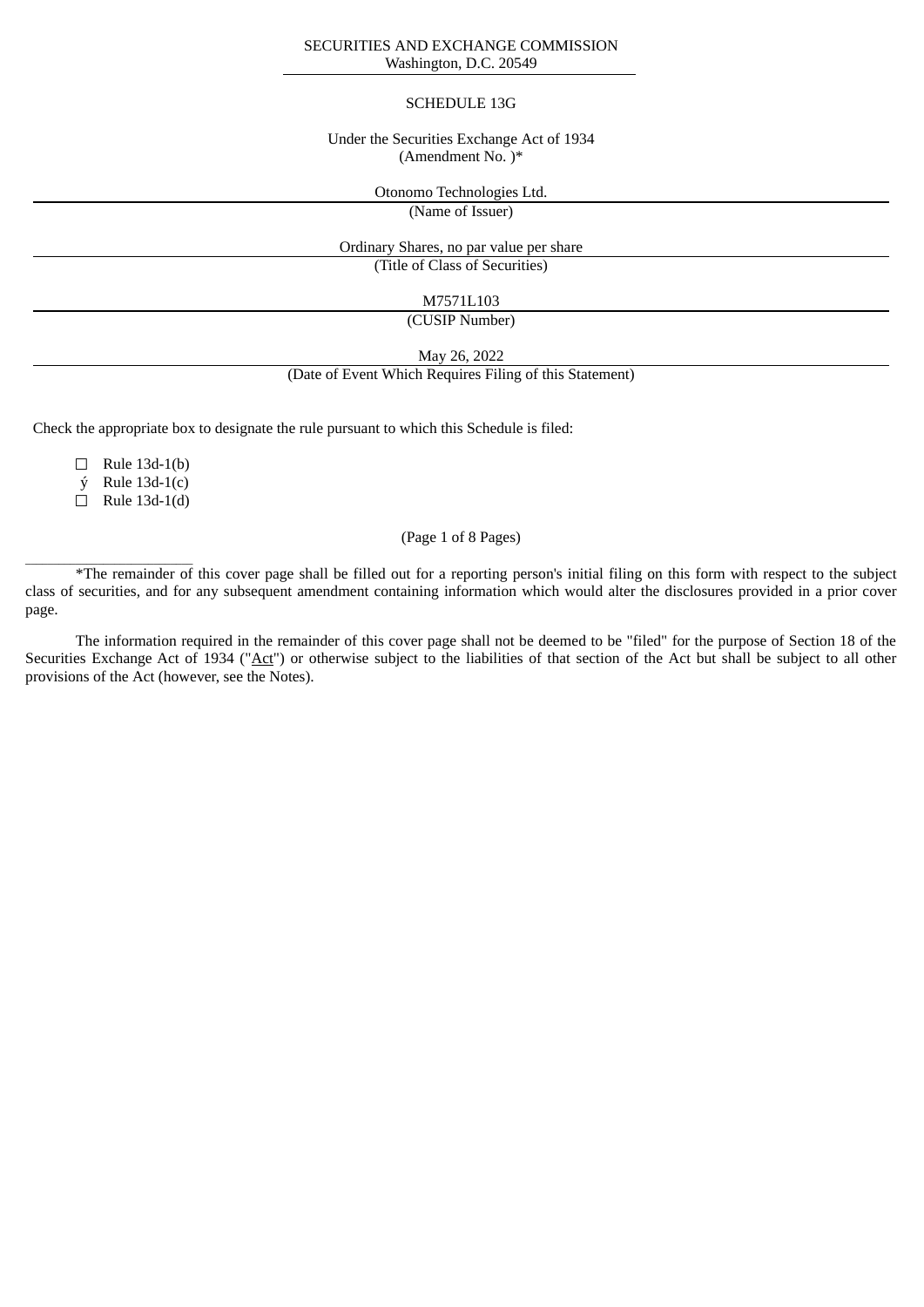| 1                                                                                                                             | <b>NAME OF REPORTING PERSON</b>                                                                                                                                    |                                                                                                                                          |  |  |  |
|-------------------------------------------------------------------------------------------------------------------------------|--------------------------------------------------------------------------------------------------------------------------------------------------------------------|------------------------------------------------------------------------------------------------------------------------------------------|--|--|--|
|                                                                                                                               | Senvest Management, LLC                                                                                                                                            |                                                                                                                                          |  |  |  |
| $\overline{2}$                                                                                                                | CHECK THE APPROPRIATE BOX IF A MEMBER OF A GROUP<br>(a) $\Box$<br>(b)                                                                                              |                                                                                                                                          |  |  |  |
| 3                                                                                                                             | <b>SEC USE ONLY</b>                                                                                                                                                |                                                                                                                                          |  |  |  |
| 4                                                                                                                             | CITIZENSHIP OR PLACE OF ORGANIZATION<br>Delaware                                                                                                                   |                                                                                                                                          |  |  |  |
| <b>NUMBER OF</b><br><b>SHARES</b><br><b>BENEFICIALLY</b><br><b>OWNED BY</b><br><b>EACH</b><br><b>REPORTING</b><br>PERSON WITH | 5                                                                                                                                                                  | <b>SOLE VOTING POWER</b><br>0                                                                                                            |  |  |  |
|                                                                                                                               | 6                                                                                                                                                                  | <b>SHARED VOTING POWER</b><br>8,496,008 Ordinary Shares (including 2,273,148 Ordinary Shares issuable upon exercise of<br>warrants)      |  |  |  |
|                                                                                                                               | 7                                                                                                                                                                  | <b>SOLE DISPOSITIVE POWER</b><br>$\Omega$                                                                                                |  |  |  |
|                                                                                                                               | 8                                                                                                                                                                  | <b>SHARED DISPOSITIVE POWER</b><br>8,496,008 Ordinary Shares (including 2,273,148 Ordinary Shares issuable upon exercise of<br>warrants) |  |  |  |
| 9                                                                                                                             | AGGREGATE AMOUNT BENEFICIALLY OWNED BY EACH REPORTING PERSON<br>8,496,008 Ordinary Shares (including 2,273,148 Ordinary Shares issuable upon exercise of warrants) |                                                                                                                                          |  |  |  |
| 10                                                                                                                            | CHECK BOX IF THE AGGREGATE AMOUNT IN ROW (9) EXCLUDES CERTAIN SHARES                                                                                               |                                                                                                                                          |  |  |  |
| 11                                                                                                                            | PERCENT OF CLASS REPRESENTED BY AMOUNT IN ROW (9)<br>6.27%                                                                                                         |                                                                                                                                          |  |  |  |
| 12                                                                                                                            | TYPE OF REPORTING PERSON<br>OO, IA                                                                                                                                 |                                                                                                                                          |  |  |  |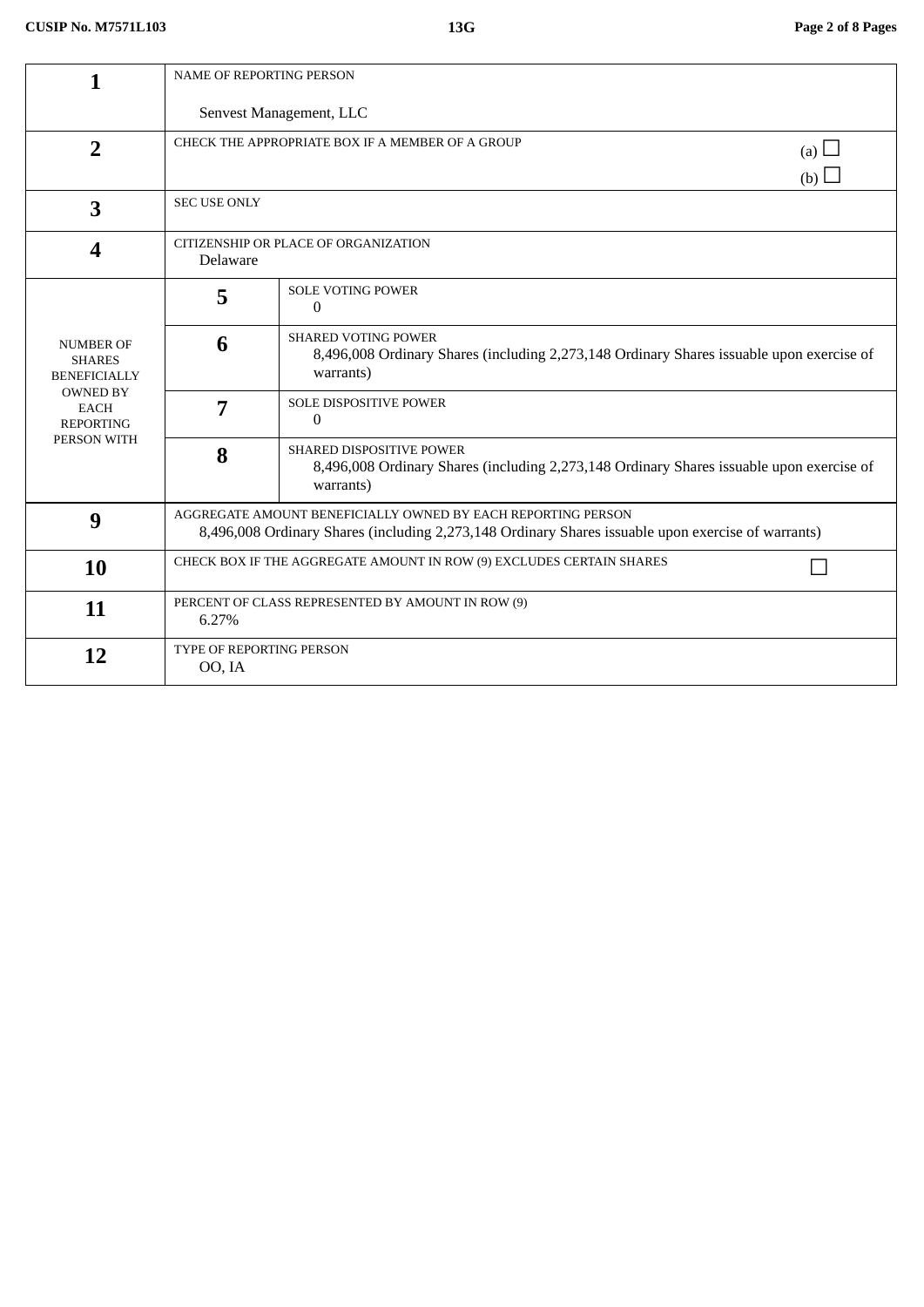| 1                                                                                                                             | NAME OF REPORTING PERSON                                                                                                                                           |                                                                                                                                     |  |  |
|-------------------------------------------------------------------------------------------------------------------------------|--------------------------------------------------------------------------------------------------------------------------------------------------------------------|-------------------------------------------------------------------------------------------------------------------------------------|--|--|
|                                                                                                                               | Richard Mashaal                                                                                                                                                    |                                                                                                                                     |  |  |
| $\overline{2}$                                                                                                                | CHECK THE APPROPRIATE BOX IF A MEMBER OF A GROUP<br>(a) $\Box$<br>(b)                                                                                              |                                                                                                                                     |  |  |
| 3                                                                                                                             | SEC USE ONLY                                                                                                                                                       |                                                                                                                                     |  |  |
| $\overline{\mathbf{4}}$                                                                                                       | CITIZENSHIP OR PLACE OF ORGANIZATION<br>Canada                                                                                                                     |                                                                                                                                     |  |  |
| <b>NUMBER OF</b><br><b>SHARES</b><br><b>BENEFICIALLY</b><br><b>OWNED BY</b><br><b>EACH</b><br><b>REPORTING</b><br>PERSON WITH | 5                                                                                                                                                                  | <b>SOLE VOTING POWER</b><br>0                                                                                                       |  |  |
|                                                                                                                               | 6                                                                                                                                                                  | <b>SHARED VOTING POWER</b><br>8,496,008 Ordinary Shares (including 2,273,148 Ordinary Shares issuable upon exercise of<br>warrants) |  |  |
|                                                                                                                               | 7                                                                                                                                                                  | <b>SOLE DISPOSITIVE POWER</b><br>$\Omega$                                                                                           |  |  |
|                                                                                                                               | 8                                                                                                                                                                  | SHARED DISPOSITIVE POWER<br>8,496,008 Ordinary Shares (including 2,273,148 Ordinary Shares issuable upon exercise of<br>warrants)   |  |  |
| 9                                                                                                                             | AGGREGATE AMOUNT BENEFICIALLY OWNED BY EACH REPORTING PERSON<br>8,496,008 Ordinary Shares (including 2,273,148 Ordinary Shares issuable upon exercise of warrants) |                                                                                                                                     |  |  |
| 10                                                                                                                            | CHECK BOX IF THE AGGREGATE AMOUNT IN ROW (9) EXCLUDES CERTAIN SHARES                                                                                               |                                                                                                                                     |  |  |
| 11                                                                                                                            | PERCENT OF CLASS REPRESENTED BY AMOUNT IN ROW (9)<br>6.27%                                                                                                         |                                                                                                                                     |  |  |
| 12                                                                                                                            | <b>TYPE OF REPORTING PERSON</b><br>IN, HC                                                                                                                          |                                                                                                                                     |  |  |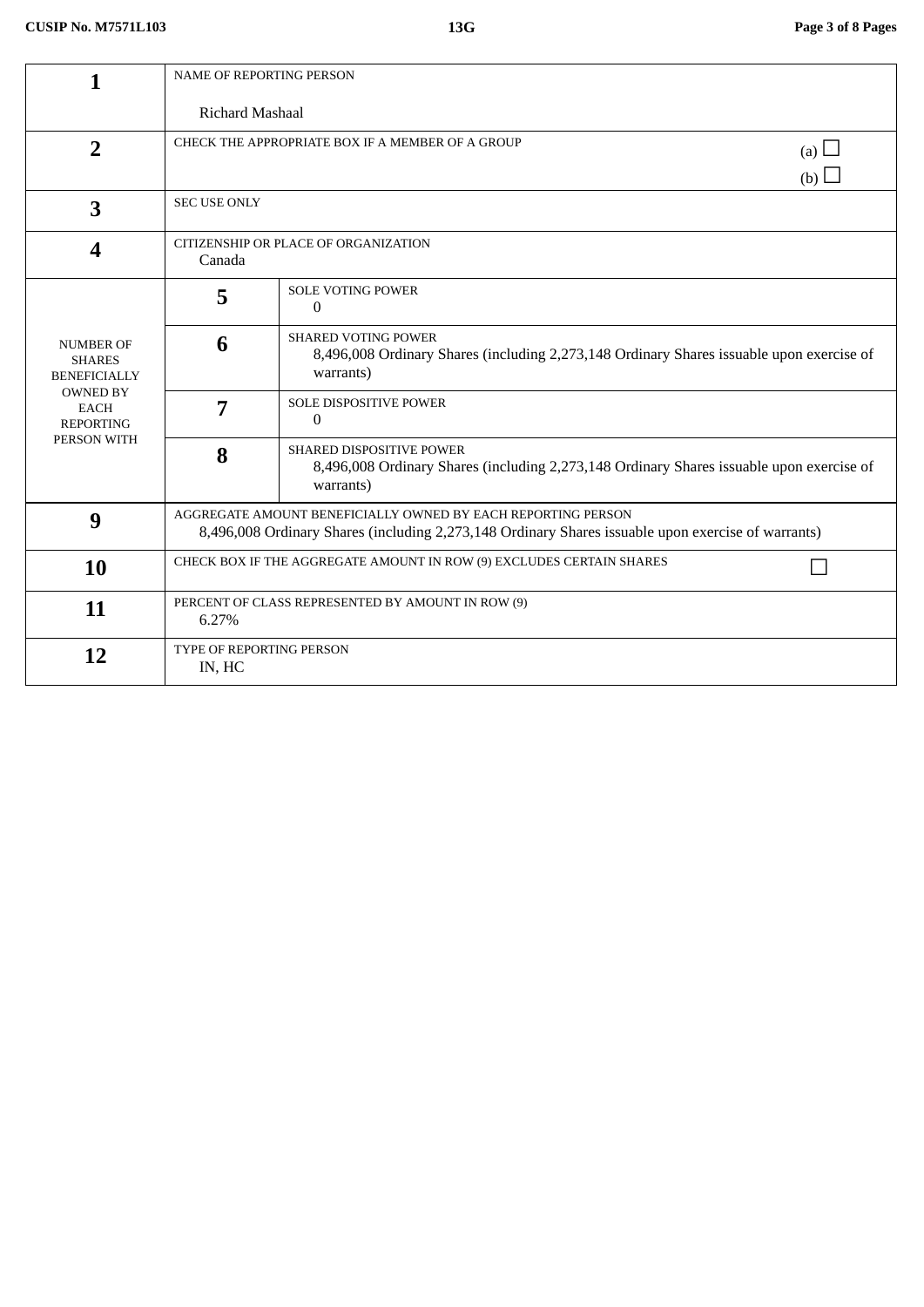| Item $1(a)$ . | Name of Issuer.<br>Otonomo Technologies Ltd. (the "Issuer")                                                                                                                                                                                                                                                                                                                                                                                                                                                                                                               |
|---------------|---------------------------------------------------------------------------------------------------------------------------------------------------------------------------------------------------------------------------------------------------------------------------------------------------------------------------------------------------------------------------------------------------------------------------------------------------------------------------------------------------------------------------------------------------------------------------|
| Item $1(b)$ . | <b>Address of Issuer's Principal Executive Offices.</b><br>16 Abba Eban Blvd.<br>Herzliya Pituach 467256, Israel                                                                                                                                                                                                                                                                                                                                                                                                                                                          |
| Item $2(a)$ . | <b>Name of Person Filing.</b><br>This statement is filed by Senvest Management, LLC and Richard Mashaal.                                                                                                                                                                                                                                                                                                                                                                                                                                                                  |
|               | The reported securities are held in the account of Senvest Master Fund, LP and Senvest Technology Partners Master<br>Fund, LP (collectively, the "Investment Vehicles").                                                                                                                                                                                                                                                                                                                                                                                                  |
|               | Senvest Management, LLC may be deemed to beneficially own the securities held by the Investment Vehicles by virtue<br>of Senvest Management, LLC's position as investment manager of the Investment Vehicles. Mr. Mashaal may be<br>deemed to beneficially own the securities held by the Investment Vehicles by virtue of Mr. Mashaal's status as the<br>managing member of Senvest Management, LLC. None of the foregoing should be construed in and of itself as an<br>admission by any Reporting Person as to beneficial ownership of the securities reported herein. |
| Item $2(b)$ . | <b>Address of Principal Business Office.</b><br>Senvest Management, LLC<br>540 Madison Avenue, 32 <sup>nd</sup> Floor<br>New York, New York 10022                                                                                                                                                                                                                                                                                                                                                                                                                         |
|               | Richard Mashaal<br>c/o Senvest Management, LLC<br>540 Madison Avenue, 32 <sup>nd</sup> Floor<br>New York, New York 10022                                                                                                                                                                                                                                                                                                                                                                                                                                                  |
| Item $2(c)$ . | <b>Place of Organization.</b><br>Senvest Management, LLC - Delaware                                                                                                                                                                                                                                                                                                                                                                                                                                                                                                       |
|               | Richard Mashaal – Canada                                                                                                                                                                                                                                                                                                                                                                                                                                                                                                                                                  |
| Item $2(d)$ . | <b>Title of Class of Securities.</b><br>Ordinary Shares, no par value per share                                                                                                                                                                                                                                                                                                                                                                                                                                                                                           |
| Item $2(e)$ . | <b>CUSIP Number.</b><br>M7571L103                                                                                                                                                                                                                                                                                                                                                                                                                                                                                                                                         |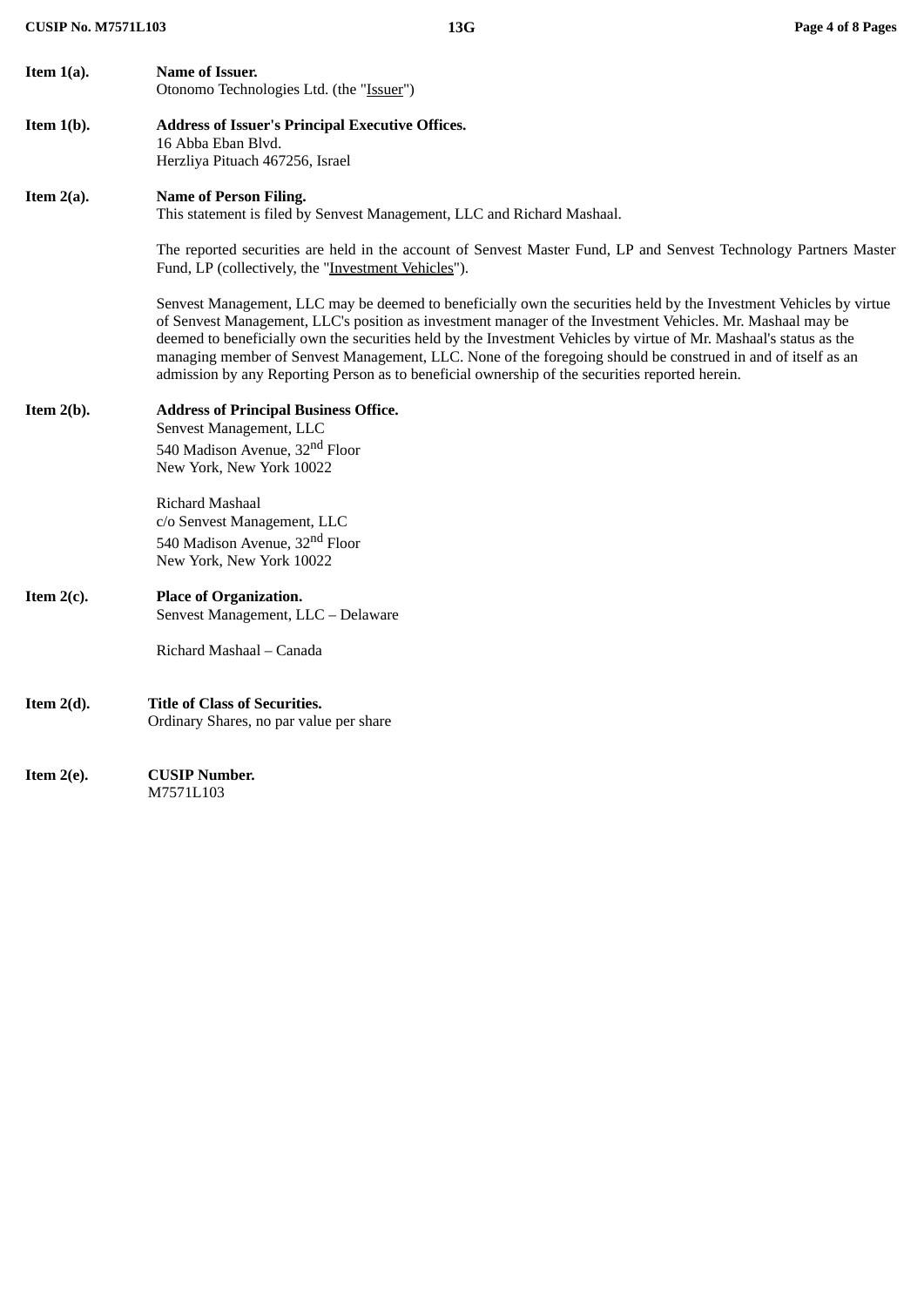| Item 3. | a:  | If this Statement is Filed Pursuant to §§ 240.13d-1(b) or 240.13d-2(b), or (c), check whether the Person Filing is                                                                                                                                                                                                                                                                                                                                                                                                                                                                  |                                                                                                                                                                  |  |  |
|---------|-----|-------------------------------------------------------------------------------------------------------------------------------------------------------------------------------------------------------------------------------------------------------------------------------------------------------------------------------------------------------------------------------------------------------------------------------------------------------------------------------------------------------------------------------------------------------------------------------------|------------------------------------------------------------------------------------------------------------------------------------------------------------------|--|--|
|         | (a) | $\Box$                                                                                                                                                                                                                                                                                                                                                                                                                                                                                                                                                                              | Broker or dealer registered under section 15 of the Act (15 U.S.C. 780);                                                                                         |  |  |
|         | (b) | $\Box$                                                                                                                                                                                                                                                                                                                                                                                                                                                                                                                                                                              | Bank as defined in section 3(a)(6) of the Act (15 U.S.C. 78c);                                                                                                   |  |  |
|         | (c) | $\Box$                                                                                                                                                                                                                                                                                                                                                                                                                                                                                                                                                                              | Insurance company as defined in section $3(a)(19)$ of the Act (15 U.S.C. 78c);                                                                                   |  |  |
|         | (d) | $\Box$                                                                                                                                                                                                                                                                                                                                                                                                                                                                                                                                                                              | Investment company registered under section 8 of the Investment Company Act of 1940 (15 U.S.C.<br>$80a-8$ ;                                                      |  |  |
|         | (e) | $\Box$                                                                                                                                                                                                                                                                                                                                                                                                                                                                                                                                                                              | An investment adviser in accordance with $\S$ 240.13d-1(b)(1)(ii)(E);                                                                                            |  |  |
|         | (f) | $\Box$                                                                                                                                                                                                                                                                                                                                                                                                                                                                                                                                                                              | An employee benefit plan or endowment fund in accordance with $\S 240.13d-1(b)(1)(ii)(F);$                                                                       |  |  |
|         | (g) | $\Box$                                                                                                                                                                                                                                                                                                                                                                                                                                                                                                                                                                              | A parent holding company or control person in accordance with §240.13d-1(b)(1)(ii)(G);                                                                           |  |  |
|         | (h) | $\Box$                                                                                                                                                                                                                                                                                                                                                                                                                                                                                                                                                                              | A savings association as defined in Section 3(b) of the Federal Deposit Insurance Act (12<br>U.S.C.1813);                                                        |  |  |
|         | (i) | $\Box$                                                                                                                                                                                                                                                                                                                                                                                                                                                                                                                                                                              | A church plan that is excluded from the definition of an investment company under section $3(c)(14)$<br>of the Investment Company Act of 1940 (15 U.S.C. 80a-3); |  |  |
|         | (j) | $\Box$                                                                                                                                                                                                                                                                                                                                                                                                                                                                                                                                                                              | A non-U.S. institution in accordance with $\S 240.13d-1(b)(1)(ii)(J);$                                                                                           |  |  |
|         | (k) | $\Box$                                                                                                                                                                                                                                                                                                                                                                                                                                                                                                                                                                              | Group, in accordance with $\S 240.13d-1(b)(1)(ii)(K)$ .                                                                                                          |  |  |
|         |     |                                                                                                                                                                                                                                                                                                                                                                                                                                                                                                                                                                                     | If filing as a non-U.S. institution in accordance with Rule 13d-1(b)(1)(ii)(J), please<br>specify the type of institution:                                       |  |  |
| Item 4. |     | Ownership.<br>The information required by Items $4(a) - (c)$ is set forth in Rows $(5) - (11)$ of the cover page for each Reporting Person<br>hereto and is incorporated herein by reference for each such Reporting Person. The percentages set forth in this<br>Schedule 13G are calculated based upon an aggregate of 133,157,402 Ordinary Shares outstanding as of April 1, 2022,<br>as reported in the Issuer's Prospectus filed pursuant to Rule 424(b)(3) with the Securities and Exchange Commission on<br>May 13, 2022, and assumes the exercise of the reported warrants. |                                                                                                                                                                  |  |  |
| Item 5. |     | Ownership of Five Percent or Less of a Class.<br>Not applicable.                                                                                                                                                                                                                                                                                                                                                                                                                                                                                                                    |                                                                                                                                                                  |  |  |
| Item 6. |     | Ownership of More Than Five Percent on Behalf of Another Person.<br>The Investment Vehicles have the right to receive and the power to direct the receipt of dividends from, and the<br>proceeds from the sale of the Ordinary Shares. Senvest Master Fund, LP has the right to receive or the power to direct<br>the receipt of dividends from, or the proceeds from the sale of, more than 5% of the Ordinary Shares.                                                                                                                                                             |                                                                                                                                                                  |  |  |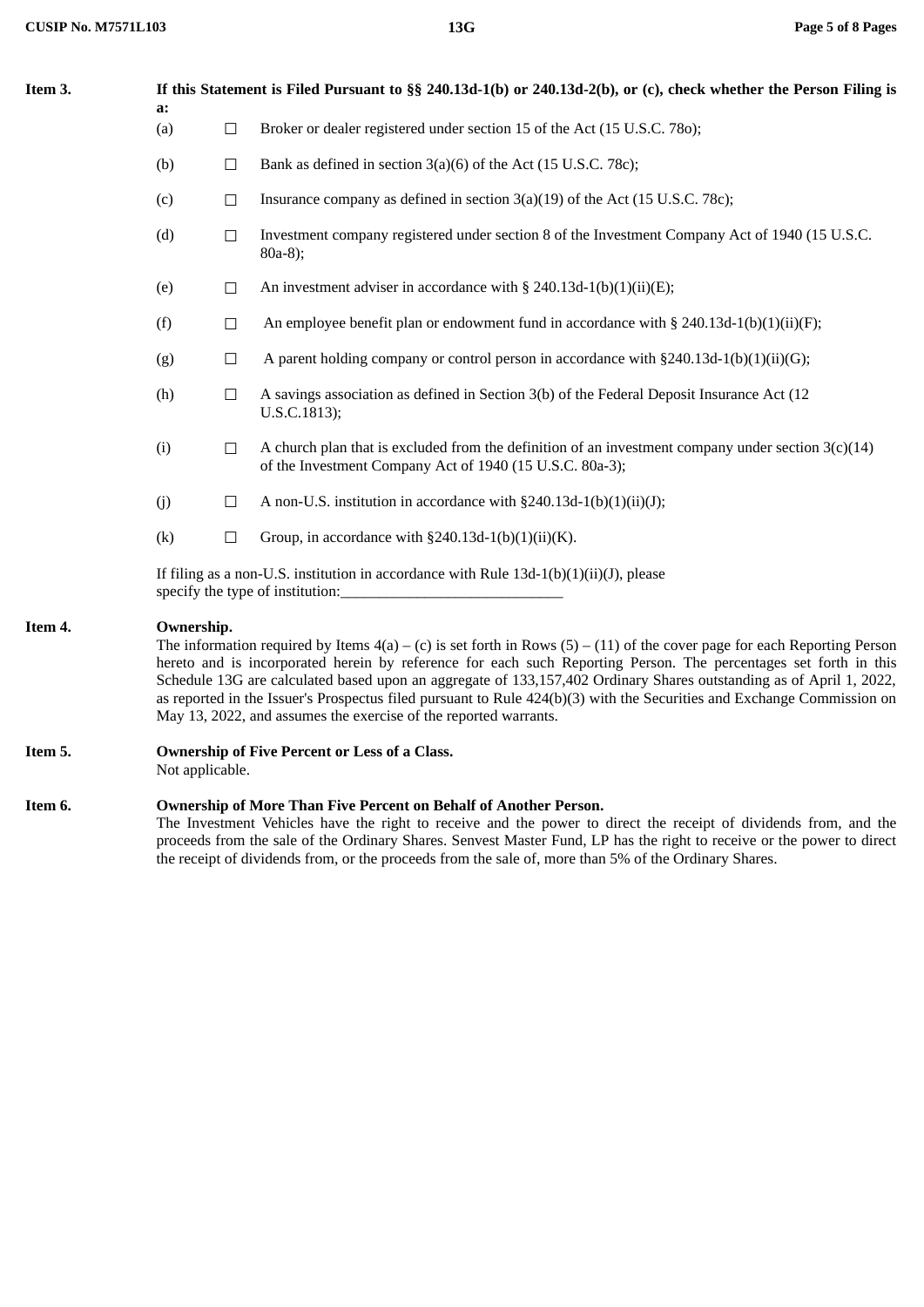| Item 7.  | Identification and Classification of the Subsidiary Which Acquired the Security Being Reported on by the Parent<br><b>Holding Company or Control Person.</b><br>Not applicable.                                                                                                                                                                                                                                                                    |
|----------|----------------------------------------------------------------------------------------------------------------------------------------------------------------------------------------------------------------------------------------------------------------------------------------------------------------------------------------------------------------------------------------------------------------------------------------------------|
| Item 8.  | <b>Identification and Classification of Members of the Group.</b><br>Not applicable.                                                                                                                                                                                                                                                                                                                                                               |
| Item 9.  | <b>Notice of Dissolution of Group.</b><br>Not applicable.                                                                                                                                                                                                                                                                                                                                                                                          |
| Item 10. | Certification.<br>By signing below each Reporting Person certifies that, to the best of his or its knowledge and belief, the securities<br>referred to above were not acquired and are not held for the purpose of or with the effect of changing or influencing the<br>control of the issuer of the securities and were not acquired and are not held in connection with or as a participant in any<br>transaction having that purpose or effect. |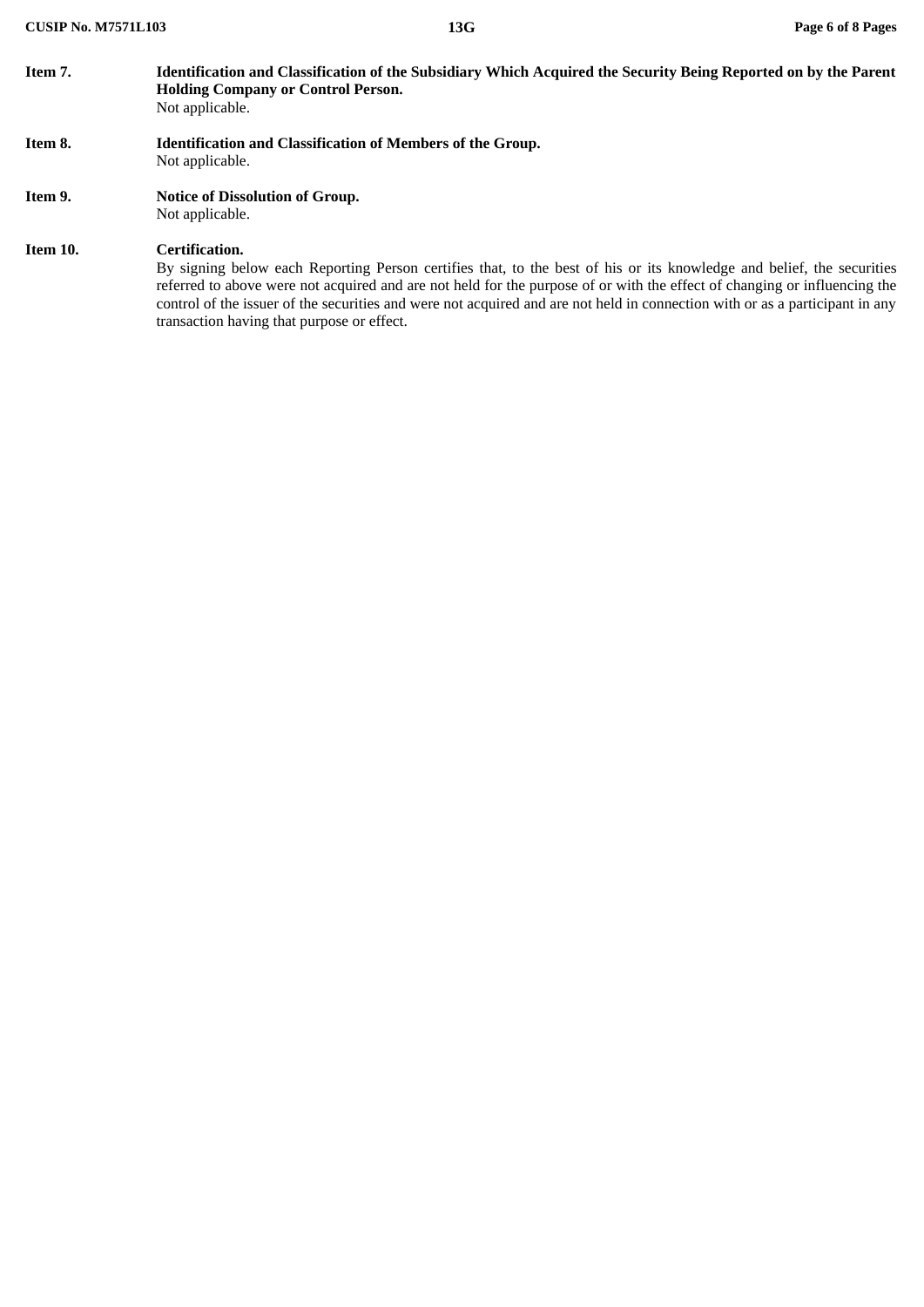### **SIGNATURE**

After reasonable inquiry and to the best of my knowledge and belief, each of the undersigned certifies that the information set forth in this statement is true, complete and correct.

Date: May 31, 2022

SENVEST MANAGEMENT, LLC

By: /s/ Bobby Trahanas Name: Bobby Trahanas<br>Title: Chief Complianc Chief Compliance Officer

/s/ Richard Mashaal RICHARD MASHAAL